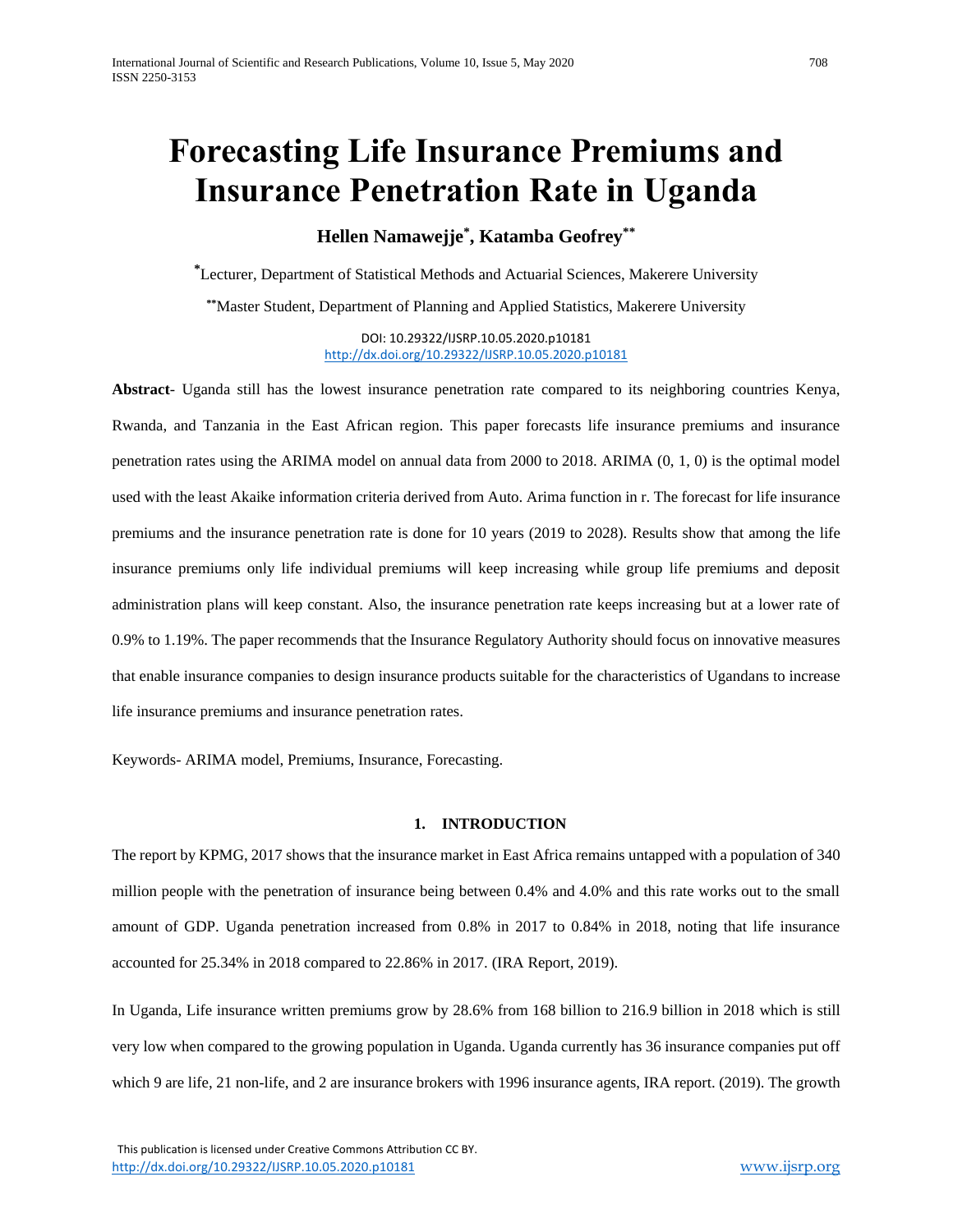of insurance may have a direct bearing on economic development, creating value, and sustainability for all stakeholders in the insurance business (Ghosh, 2013; Akinlu & Apansile, 2014; Kramaric & Galctic, 2013).

Many scholars (Rupiny, 2018; PWC, 2020; Opeba, 2020; Alhassan & Biekpe, 2016) have studied why Uganda's insurance penetration rate is still below 1%. Some of the reasons include; insurance companies dodge paying claims and even if they do, they take their time, insurance costs are high, fear of unknown, attitude, and trust towards insurance among others. This study intends to forecast life insurance premiums and Insurance Penetration Rate (IPR) in Uganda. The life insurance premiums are; Life Individual Premiums (LIP), Group Life Premiums (GLP), and Deposit Administration Plans (DAP).

## **II. LITERATURE REVIEW**

According to Ludkovski, Bortner, Pulliam, and Yam, (2020), in their research, "Trend Analysis for Quarterly Insurance Time Series" insurance companies mainly use linear regression to create forecast models, they used time series analysis to create a more reliable model to the data. Their results show some characteristics of seasonality and trend and the ARIMA model shows better results of predicting the data than the linear regression model.

Bing et al., (2016) they constructed an ARIMA model to predict China's gross domestic product. Their results showed that China's GDP reached 72,407.76 billion yuan in 2016 and 77,331.48 billion Yuan in 2017 using ARIMA (2, 4, 2) model derived from Eviews 6.0. They further projected the GDP for the next two years which was also showing a rising trend and this was because China had a changing economic growth strategy at that time of transition from investment-driven to innovation-driven approach.

According to Langat et al., (2017), the insurance sector covers a major role in the life of humanity. They established the influence of consumer behavior on the uptake of insurance services in the Cooperative Insurance Company (CIC), Kericho branch in Kenya. They used structured self-administered questionnaires to determine demographic, social, economic factors that influence consumer behavior in insurance uptake. The study recommended that insurance companies should profile their clients according to the economic and demographic characteristics and develop unique products and marketing strategies for each segment.

## **III. METHODOLOGY**

*A. Data sources*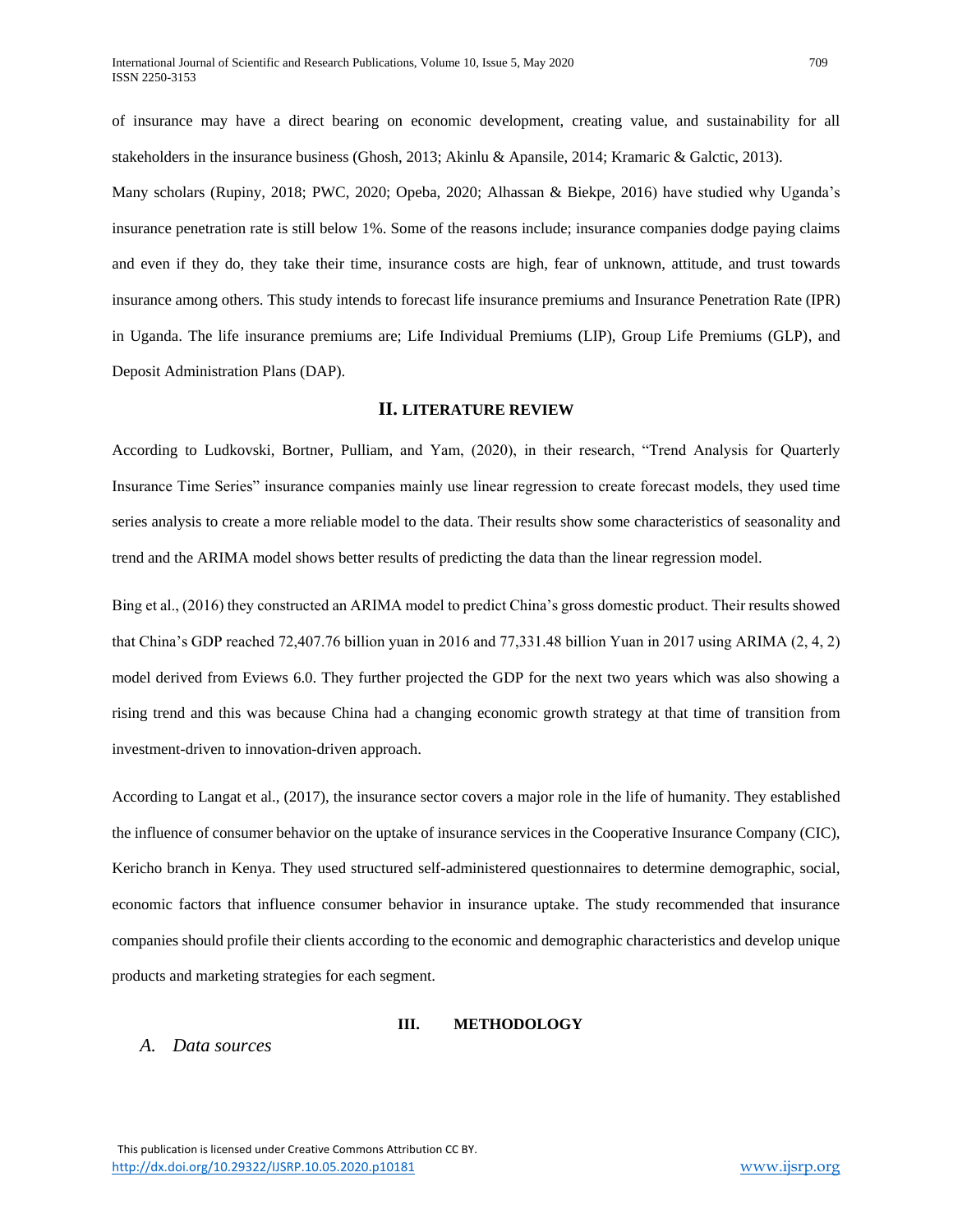The data sample employed annual data for life insurance premiums and insurance penetration rates for the period from 2000 to 2018. Secondary data used is obtained from the Insurance Regulatory Authority (IRA) website.

## *B. Method*

According to Gujarati, 2003, the ARIMA model technique is used to forecast observations. ARIMA represents Autoregressive Integrated Moving Average, sometimes written as ARIMA(p, d, q), where p stands for lags of variables itself in the Autoregressive model, d stands for times of differencing done to make the data stationary, q stands for the number of error terms we need to include in the model from the moving average model hence ARIMA. p, d, and q are determined automatically using the Auto. Arima function in r. This function derives the optimal model that fits the data with the least AIC. The ACF and PACF plots were plotted to check if the lags lie within the significant bounds. The residuals for the fitted model were computed to determine zero autocorrelation in the residuals and the diagnostics tests were done using the Ljung-Box test. In case the p-values were greater than 0.05 level of significance we rejected the null hypothesis: there is no autocorrelation otherwise we accepted the alternative. The ARIMA model is used to forecast observations depending on the given lags. The forecasted models were tested for accuracy metrics using Mean Absolute Percentage Error (MAPE), Mean Error (ME), Mean Absolute Error (MAE), Mean Percentage Error (MPE), Root Mean Squared Error (RMSE), Autocorrelation of Error Lag 1 (ACF1), which shows the relationship between the observed and the future data (corr) and min-max Error (min-max). The MAPE, corr, and min-max provide varying values between 0 and 1 enabling easy judging of how good the forecast model since they have no units involved while other error metrics are quantities. In this study we used the MAPE to determine the accuracy of the ARIMA fitted models.

## **IV. RESULTS**

#### *A. Time Series Nature of Life Insurance Premiums and Insurance Penetration Rate*

Our data shows repeated measurements are observed over time. The data is checked to see if there is any time series component associated with it, that is, trend, seasonality, and irregularity.

Distribution of Insurance Penetration Rate and Life Individual Premiums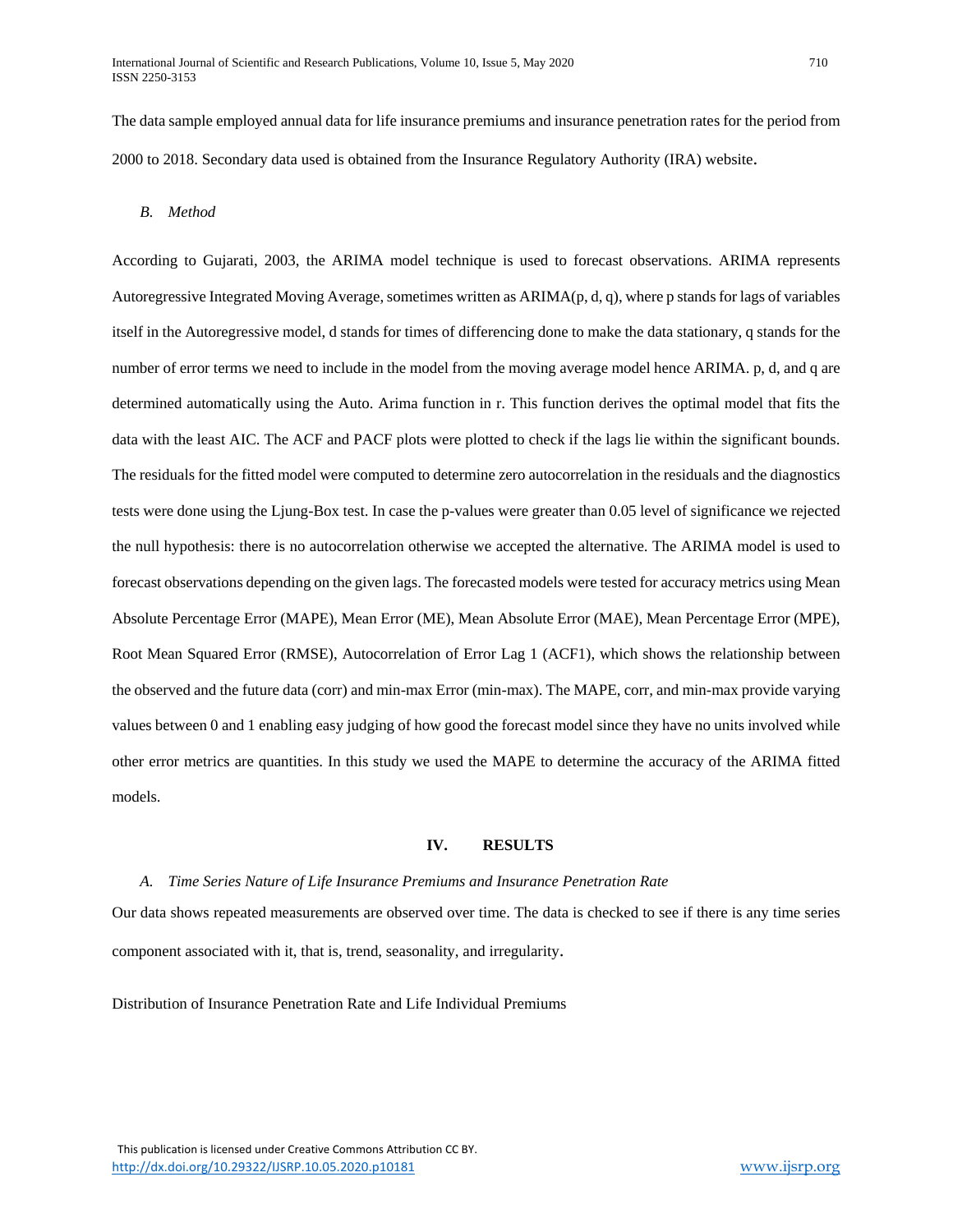

Figure 1: Upward trend of Insurance Penetration rate and Life Individual Premiums

Distribution of Group Life Premiums and Deposit Administration Plans



Figure 2: Upward trend of Group Life Premiums and Deposit Administration Plans

#### *B. Optimal ARIMA Model and Model Fitting*

The distribution of variables in subsection A shows that the data is non-stationary. The ARIMA technique is used to describe the necessary degree of differencing and when applied makes the data stationary. The auto.arima function in R derived the optimal ARIMA models for IPR, LIP, GLP, and DAP as well as the lowest Akaike Information Criteria (AIC) which gives the best model.

Table 1: Optimal ARIMA models for Life Insurance Premiums and Insurance Penetration Rate

| Variable   | Optimal model | Coefficient/drift | <b>Standard Error</b> | AIC       |
|------------|---------------|-------------------|-----------------------|-----------|
| <b>IPR</b> | ARIMA(0,1,0)  | 0.0347            | 0.020                 | $-34.430$ |
| LIP        | ARIMA(0,1,0)  | 0.7405            | 0.407                 | 74.700    |
| <b>GLP</b> | ARIMA(0,1,0)  | $N$ umeric $(0)$  | 1.766                 | 73.560    |
| <b>DAP</b> | ARIMA(0,1,0)  | $N$ umeric $(0)$  | .706                  | 72.320    |

This publication is licensed under Creative Commons Attribution CC BY. <http://dx.doi.org/10.29322/IJSRP.10.05.2020.p10181> [www.ijsrp.org](http://ijsrp.org/)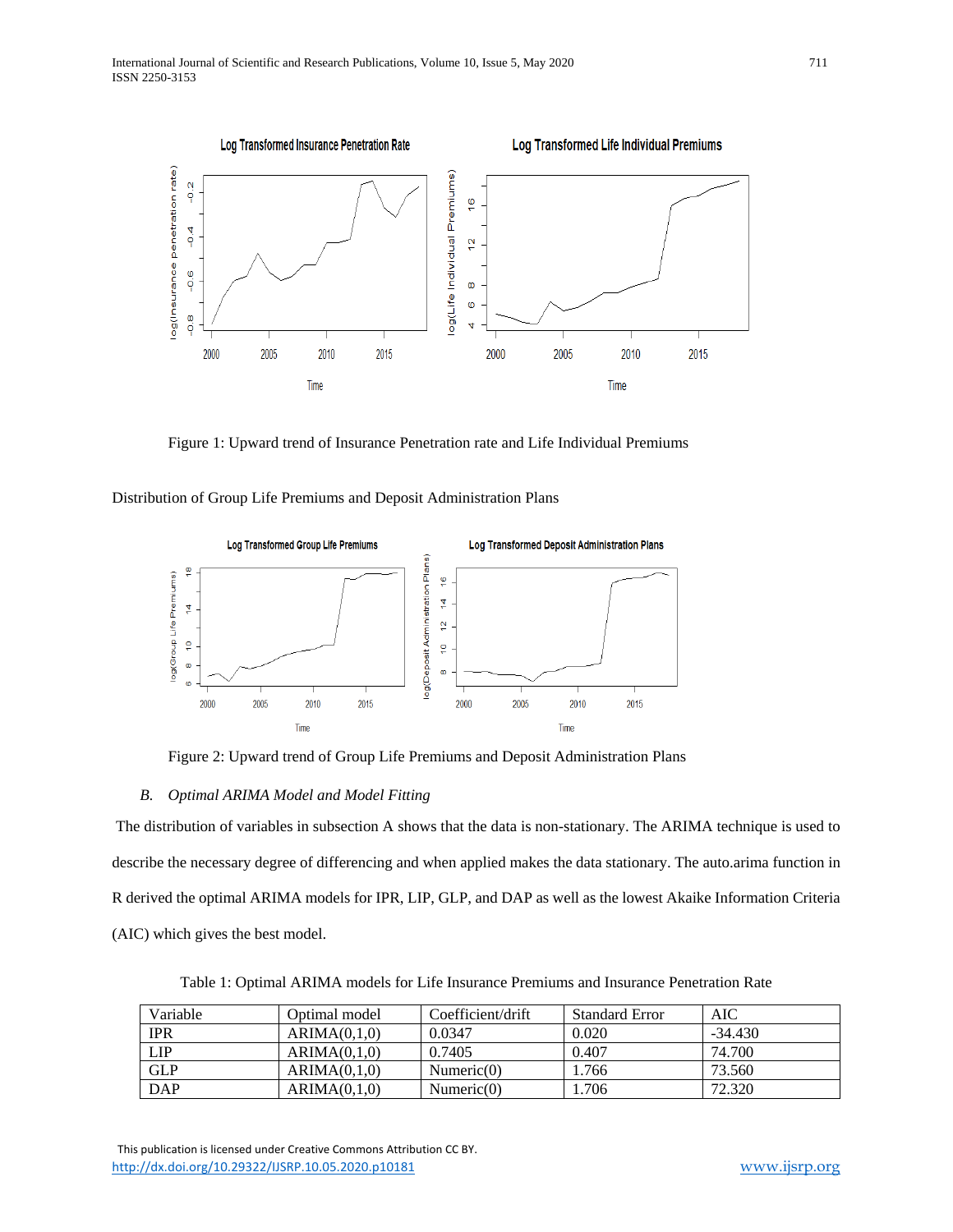Where IPR represents Insurance Penetration Rate; LIP is Life Insurance Premiums, GLP is Group Life Premiums and DAP is Deposit Administration Plans. Table 1, shows optimal ARIMA models that were fitted for the life insurance premiums and insurance penetration rate. All the models that we fitted used ARIMA (0, 1, 0) model as the best model with the least AIC.

*C. Auto-Correlation Function (ACF) and Partial Auto-Correlation Function (PACF) of Variables* Autocorrelation is computed to a correlation of time series given data with values at previous time points. A plot of correlation coefficients against lags gives an autocorrelation function.

ACF and PACF for Insurance Penetration Rate



Figure 3: ACF and PACF of Insurance Penetration rate.

Apart from lag zero =1 in the ACF plot, which is expected, all the lags lie within the blue dotted lines which are the significant bounds and thus the autocorrelation for sample forecast do not exceed the significant bounds for lags between 0 and 12, then same is seen in Figure 4, Figure 5 and Figure 6. All the lags have autocorrelation equal to zero

ACF and PACF for Life Insurance Premiums



Figure 4: ACF and PACF for Life Insurance Premiums

 This publication is licensed under Creative Commons Attribution CC BY. <http://dx.doi.org/10.29322/IJSRP.10.05.2020.p10181> [www.ijsrp.org](http://ijsrp.org/)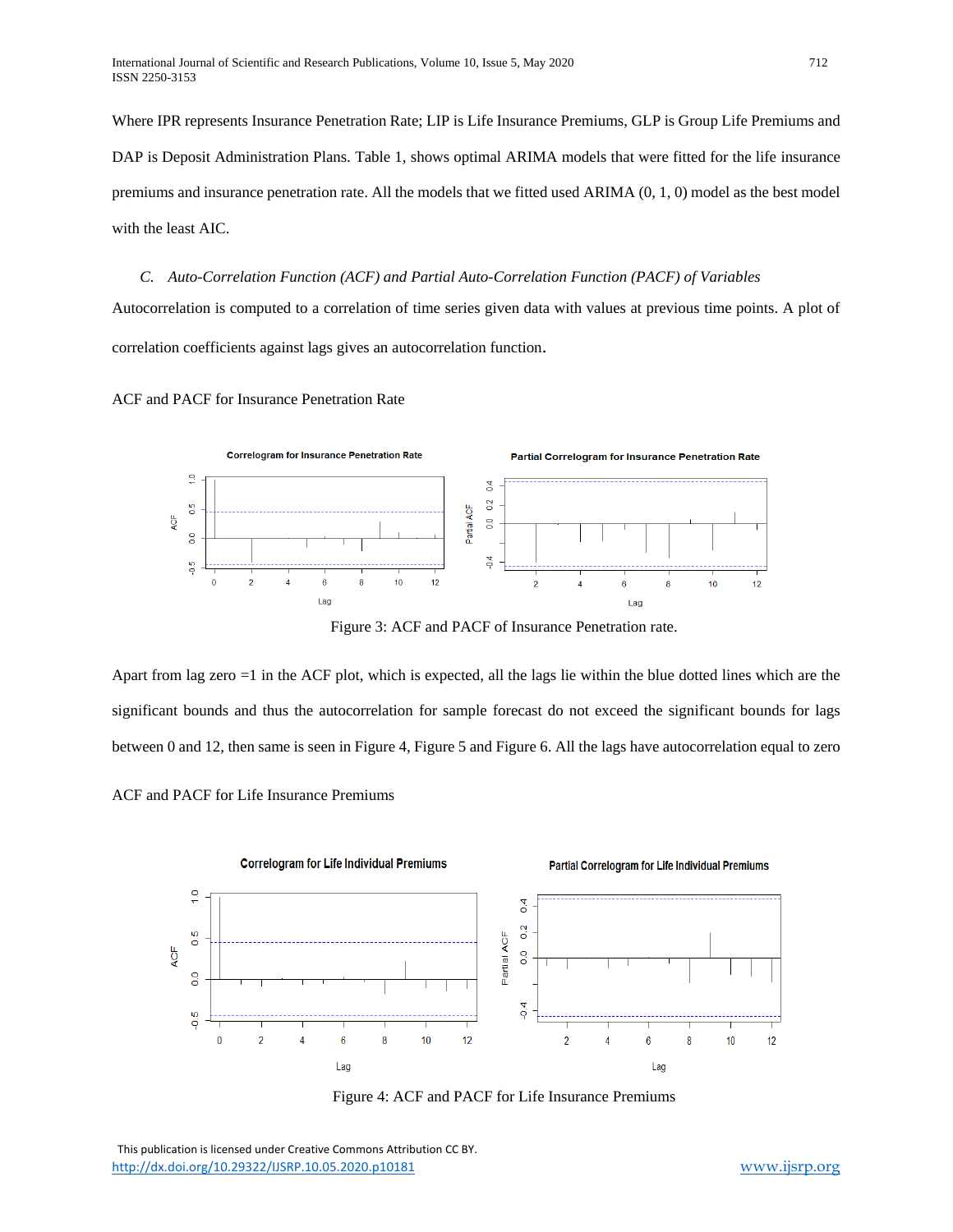## ACF and PACF for Group Life Premiums



Figure 5: ACF and PACF for Group Life Premiums

## ACF and PACF for Deposit Administration Plans



Figure 6: ACF and PACF for Deposit Administration Plans

## **V. RESIDUAL DIAGNOSTIC TESTING USING THE LJUNG-BOX TEST**

The residuals for the fitted models under Section IV subsection B were computed and a diagnostic test using the Ljung-Box test was used to further confirm that the residuals have no autocorrelation and the models fit the data very well.

| Table 2. Equing-BOX Test on fitted AKINIA models |           |    |          |  |  |  |
|--------------------------------------------------|-----------|----|----------|--|--|--|
| Variable                                         | x-squared | df | p-values |  |  |  |
| <b>IPR</b>                                       | 10.154    | 10 | 0.427    |  |  |  |
| <b>LIP</b>                                       | 3.906     | 10 | 0.952    |  |  |  |
| <b>GLP</b>                                       | 2.983     | 10 | 0.982    |  |  |  |
| <b>DAP</b>                                       | 1.558     | 10 | 0.999    |  |  |  |

Table 2: Ljung-Box Test on fitted ARIMA models

From Table 2, since all our p-values are greater than 0.05 we cannot reject the null hypothesis hence we confirm that

our models are a good fit to forecast IPR, LIP, GLP, and DAP.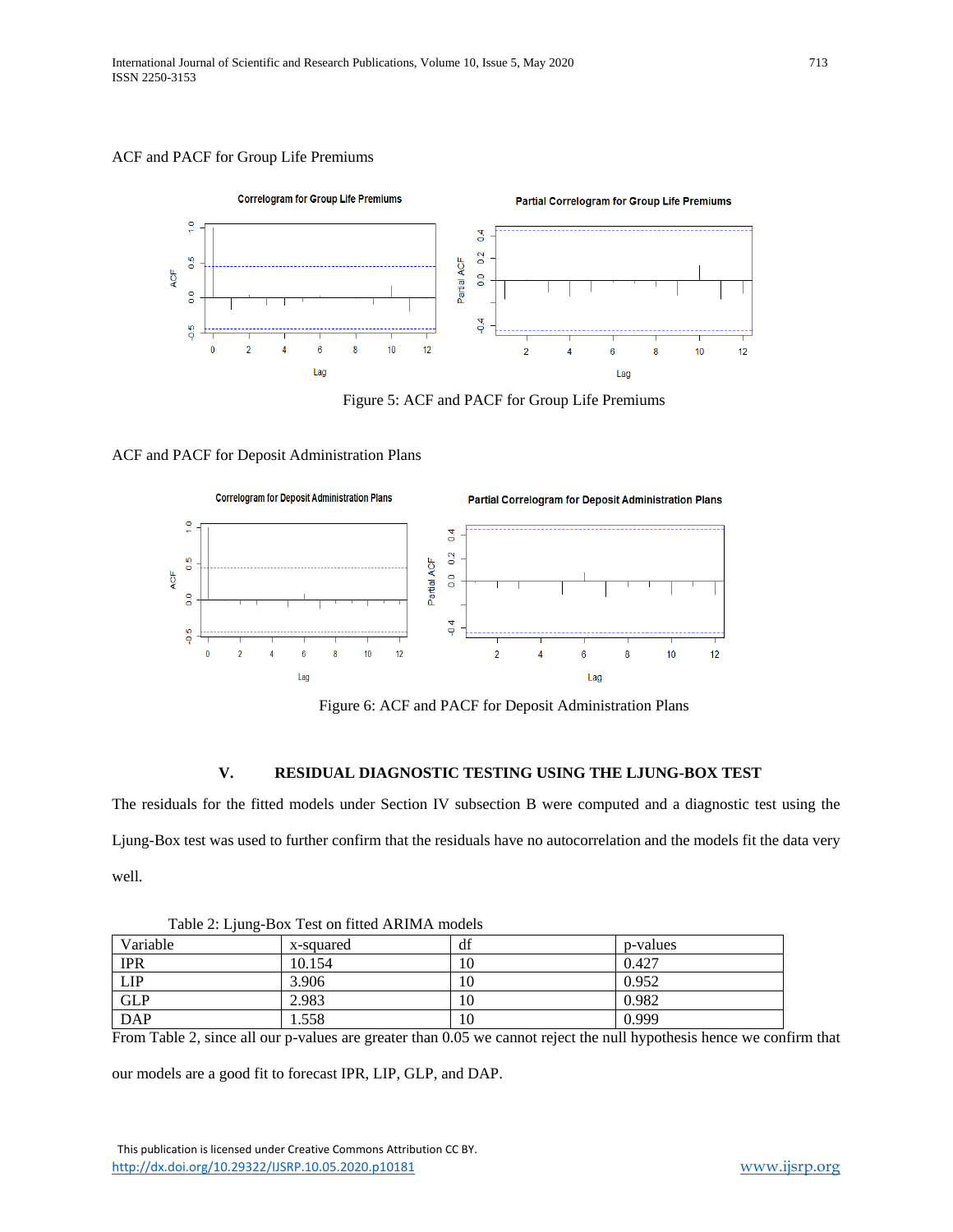## **VI. FORECASTING OF IPR, LIP, GLP, AND DAP**

Using the fitted models in Section IV subsection B, we forecasted the next 10 years of IPR, LIP, GLP, and DAP. The models use lagged observations of time series to forecast observations.

Forecasting for Insurance Penetration Rate and Life Individual Premiums





## **Forecasting for General Life Premiums and Deposit Administration Plans**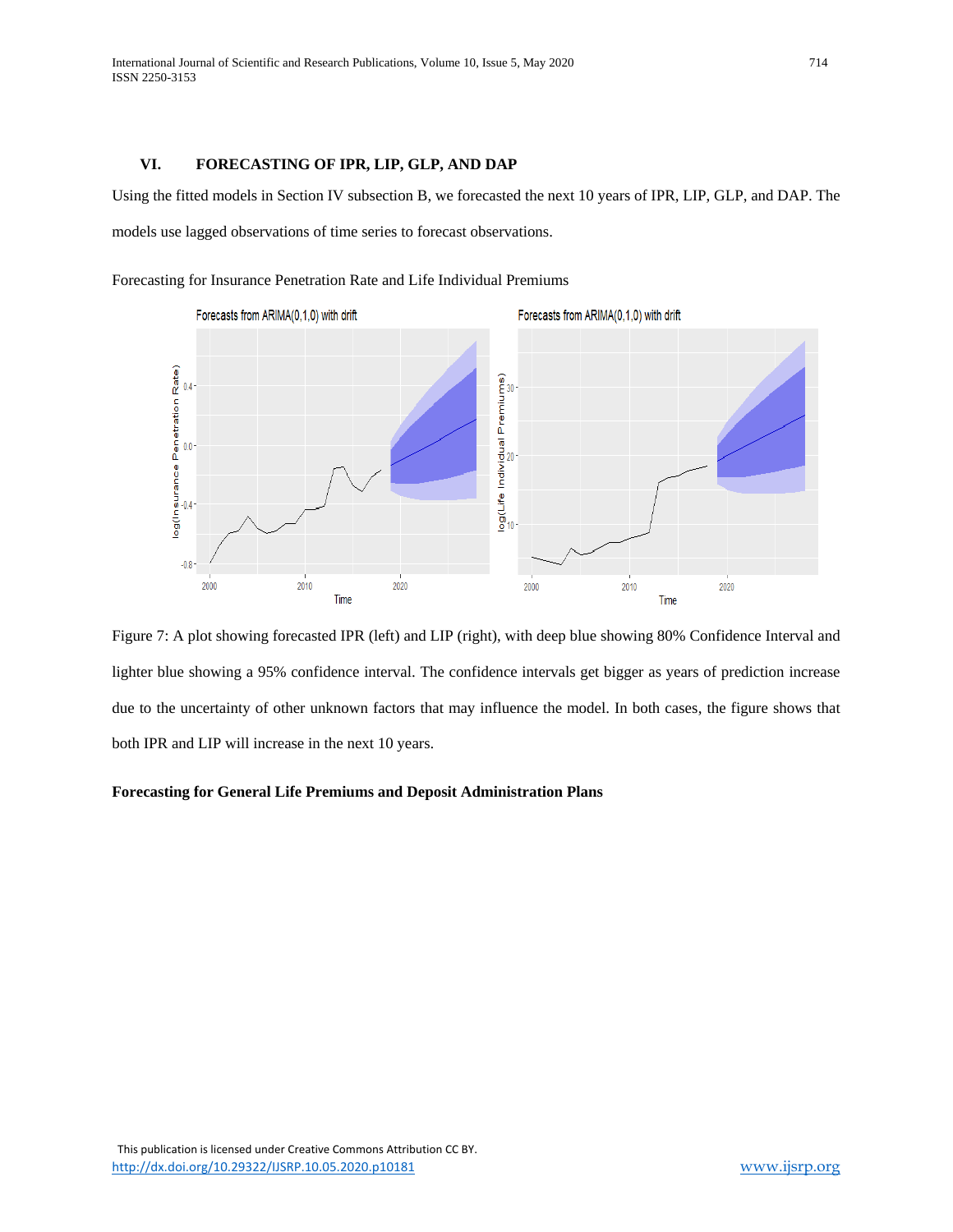

Figure 8: A plot showing forecasted GLP (left) and DAP (right), with deep blue showing 80% Confidence Interval and lighter blue showing a 95% confidence interval. Again the confidence intervals get bigger as the time of prediction increases due to uncertainties that may affect the model. However, from both figures, we see that both the GLP and DAP will remain constant in the next 10 years.

## **VII. SUMMARY PREDICTION OF INSURANCE PENETRATION RATE**

| Table 3: Predicted values of Insurance Penetration Rate only |                    |      |                                                                          |                   |      |      |      |      |      |      |      |      |
|--------------------------------------------------------------|--------------------|------|--------------------------------------------------------------------------|-------------------|------|------|------|------|------|------|------|------|
|                                                              | Last two           |      | Predicted values for Insurance Penetration Rate for the next 10 years in |                   |      |      |      |      |      |      |      |      |
|                                                              | previous<br>values |      |                                                                          | percentage $(\%)$ |      |      |      |      |      |      |      |      |
| Year                                                         | 2017               | 2018 | 2019                                                                     | 2020              | 2021 | 2022 | 2023 | 2024 | 2025 | 2026 | 2027 | 2028 |
| Values                                                       | 0.81               | 0.84 | 0.87                                                                     | 0.90              | 0.93 | 0.96 | 1.00 | .03  |      |      |      | .19  |

Table 3: Predicted values of Insurance Penetration Rate only

Table 3, shows the predicted values of the insurance penetration rate for the next 10 years. Results show that the penetration will keep increasing but at a lower rate of 0.90% to 1.19%.

## **VIII. ACCURACY OF MODEL FORECASTING**

Many accuracy metrics can be used to judge if the forecast is good or not. Among them include; ME, MAE, MPE,

MAPE, RMSE, ACF1, corr, and min-max.

| Table 4. Accuracy of Fitted Model |                 |             |             |          |                  |  |  |
|-----------------------------------|-----------------|-------------|-------------|----------|------------------|--|--|
| Variable                          | ME              | <b>RMSE</b> | <b>MAPE</b> | ACF1     | Degree of        |  |  |
|                                   |                 |             |             |          | Accuracy $(\% )$ |  |  |
| <b>IPR</b>                        | $-4.39x10^{-5}$ | 0.081       | 19.738      | 0.000    | 80.262           |  |  |
| <b>LIP</b>                        | $2.30x10^{-4}$  | 1.679       | 10.873      | $-0.051$ | 89.127           |  |  |
| <b>GLP</b>                        | 0.587           | 1.719       | 6.128       | $-0.166$ | 93.872           |  |  |
| <b>DAP</b>                        | 0.451           | l.661       | 4.563       | $-0.006$ | 95.437           |  |  |

Table 4: Accuracy of Fitted Model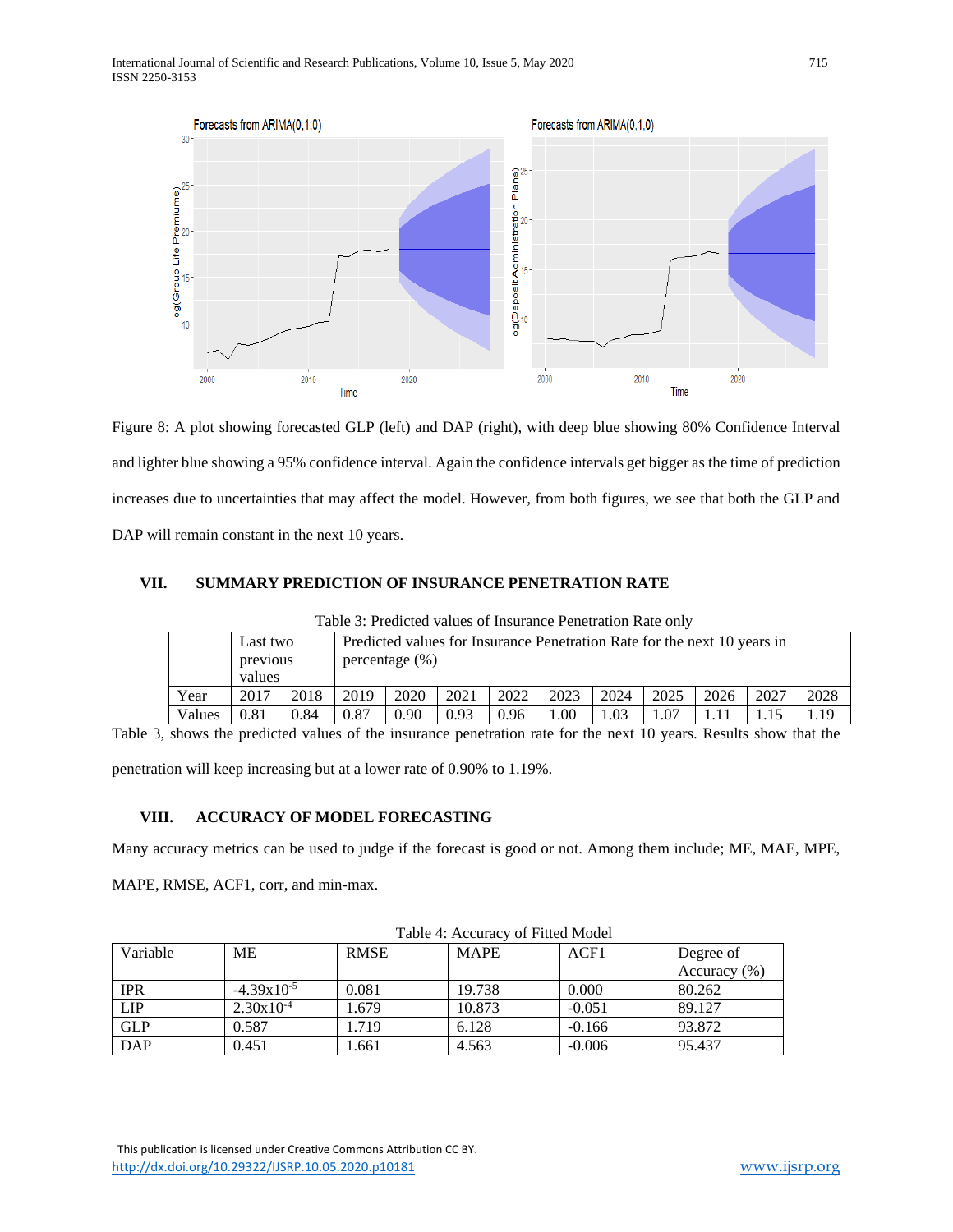From Table 4, we considered only the MAPE because it gives percentage errors between 0 and 1. This makes easy it to conclude if the ARIMA model used is a good forecast for the time series data. Other measures are not used because there error metrics are in quantities.

Considering IPR, the MAPE is 19.738%, this implies that the model is about 80.262% accurate in forecasting the next 10 years or observations. LIP has MAPE as 10.873%, this means that the model is about 89.127% accurate in predicting the next 10 years while the MAPE for GLP and DAP are 6.128% and 4.563% respectively, this shows that the GLP and DAP models are about 93.872% and 96.437% accurate in predicting the next 10 years respectively.

#### **IX. DISCUSSION AND CONCLUSION**

According to Ludkovski, Bortner, Pulliam, and Yam (2020) in their paper "Trend Analysis for Quarterly Insurance Time Series" they explore whether the time-series analysis applies to calculate future pure premium costs. They used three predictive models, that is, loess smoothing, exponential weighted moving average (EWMA) and ARIMA. With the ARIMA model, they used Auto. Arima function in r to determine the optimal ARIMA. Their results show that ARIMA (0, 1, 0) and ARIMA (0, 0, 2) as the two optimal models. In this current study, our optimal model is ARIMA (0, 1, 0) which was obtained using the Auto. Arima functions as there study. Further, the ARIMA (0, 1, 0) model is also a well-known model in forecasting time series data known as a random walk with drift.

Again, the current research shows that the degree of accuracy of the fitted models, that is, for IPR is 80.26%, LIP is 89.13%, GLP is 93.87% and DAP is 95.44% which show that the ARIMA models used were the best fit. These results conquer with Ludkovski et al., 2020, were also in the result, from the three predictive models used, the ARIMA model had the best accuracy compared to other models. Hence ARIMA modeling best forecasts the insurance premiums.

Bing et al., (2016) used the ARIMA model in the prediction of gross domestic product. The use of annual data from 1978 to 2014 and the ARIMA (2, 4, 2) model was established by applying Eviews 6.0 software. Their results showed an effective forecast of GDP in the short term and the only GDP of the next year was forecasted. In this paper, we also use similar annual data from 2000 to 2018 for IPR, LIP, GLP, and DAP considering four variables, and using Auto. Arima function in r to determine the optimal model with the least AIC. Our results not only support results for the next year like in their work, this research forecast ten years which can help policymakers and implementers to develop policies that support insurance development and economic development.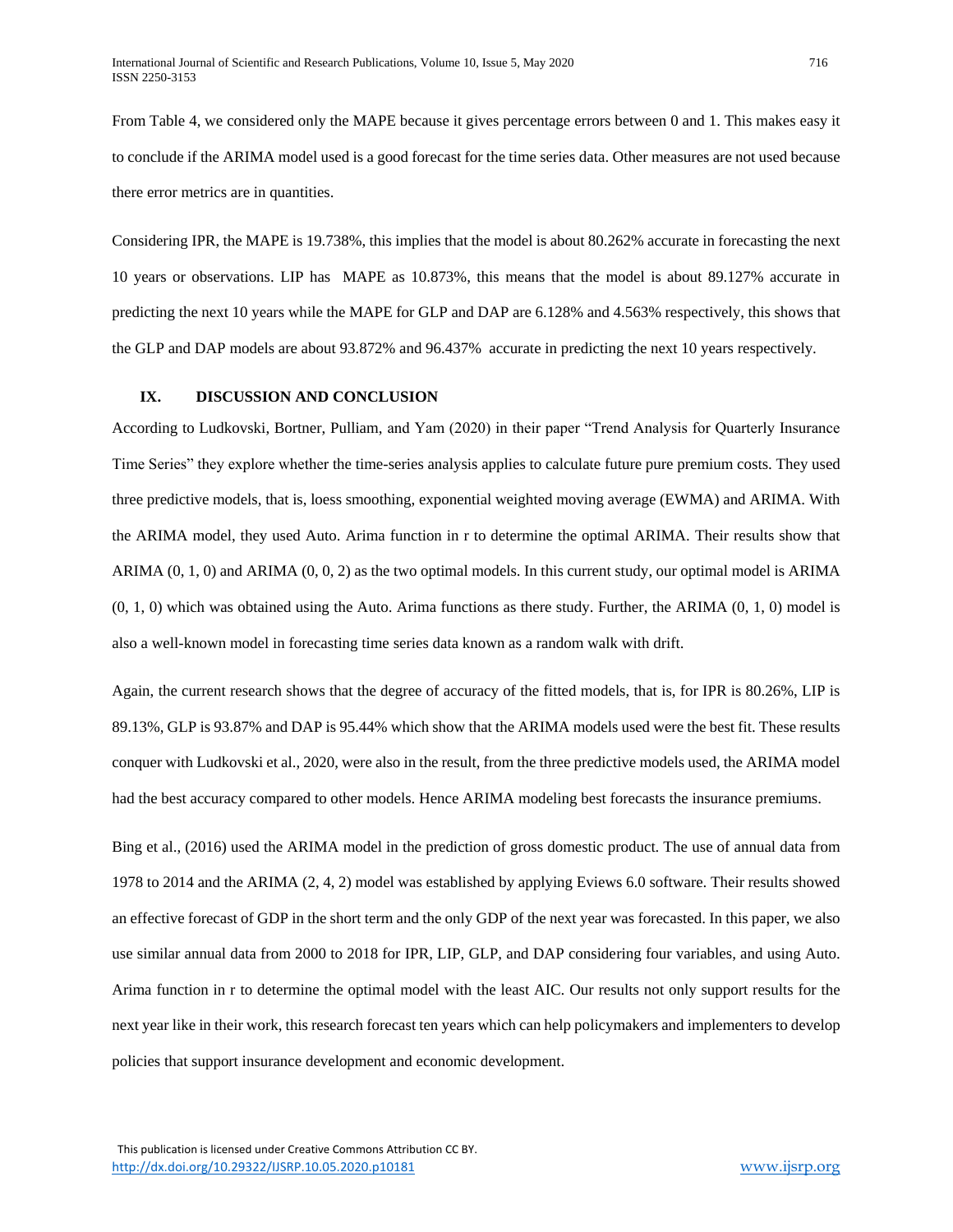Kulabako, (2019) in her article, states that Uganda's insurance penetration is still far below that of Sub-Saharan Africa even though seen to increase slowly as years go by. Stakeholders are optimistic that the penetration rate will at least hit 2% by 2022. The results in this work show that the projected penetration rate will be 0.96% by 2022 based on the ARIMA model instead of the projected 2%. Economic, demographic, and other factors such as product knowledge, awareness, consumer behavior claim settlement, and attitude contribute to the low insurance penetration rate (Langat et al., 2017).

The life insurance premiums and insurance penetration rate in Uganda from 2000 to 2018 are forecasted using ARIMA (0, 1, 0) model. This paper recommends that i) insurance companies should design and sell products that are affordable for all income class of people (low, middle and high level) in the society, ii) future research can be done with a more lengthy-time period to give insight on big data if results produced are the same, iii) many other factors affect the insurance penetration rate apart from only life insurance premiums and they can as well be studied to improve the insurance sector.

## ACKNOWLEDGMENT

Makerere University, College of Business and Management Sciences (CoBAMS) research fund from the principal's office.

## REFERENCES

- [1] David Rupiny, 2018. Uganda's Insurance Penetration Stagnates at less than 1%, Retrieved on 4 May 2020 from <https://ugandaradionetwork.net/story/ugandas-insurance-penetration-stagnates-at-less-than-1>
- [2] PWC, 2020. Insurance 2020 & beyond: Necessity is the mother of reinvention. [www.pwc.com/insurance.](http://www.pwc.com/insurance)
- [3] Opeba, 2020. 2020 Monthly Insurance Premiums for active employees, South Carolina, State health plan and retirement systems.<https://www.peba.sc.gov/assets/2020premiums.pdf>
- [4] Alhassar. L.A. & Biekpc. N. (2016). Determinants of life insurance consumption in Africa. Research in International Business and Finance. 1 7 - 27.
- [5] IRA Annual Report. (2019); Retrieved from [http://sillira.go](http://sillira.go/)
- [6] Gujarati, D.N (2003) Basic Econometrics Fourth Edition. New York: Mc Graw Hill Book Company, New York The USA.
- [7] Kramaric. I. P. & Gaictil, F. (2013) 'The role of the overall economic development on the insurance market growth. Evidence of the European Union Journal of Applied Finance & Banking. 3, *57-* 168.
- [8] Grosh. A. (2013). Does life insurance activity promote economic development in India An empirical analysis? Journal of Asia Business Studies. 7. 31 -43. Dor to 1108/15 58 789 131 301
- [9] Akinlu. I. & Apansile. 0. T (2014). Relationship between insurance consumption in Africa: A panel data analysis scientific research 120-127.